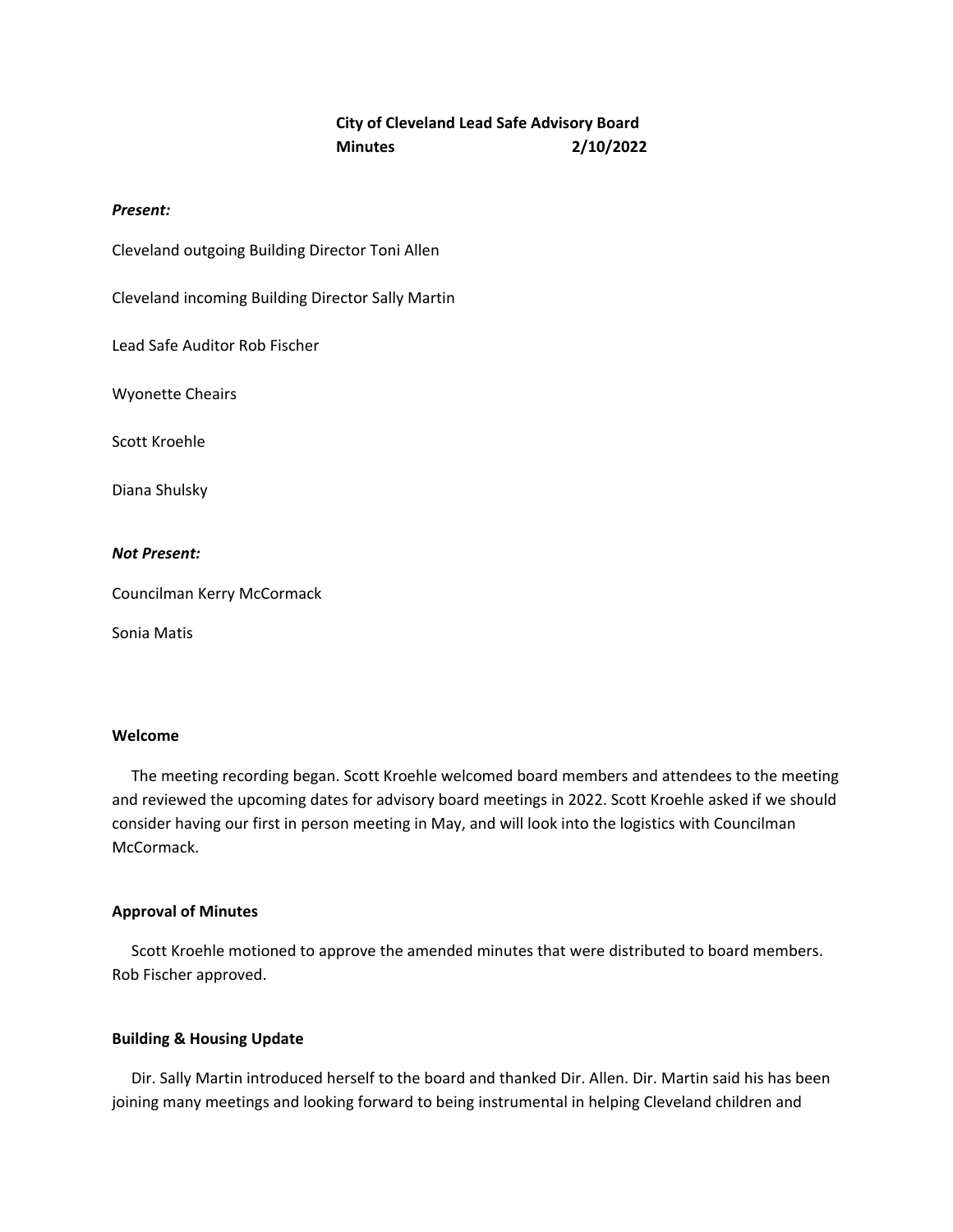families have healthier and lead safe housing. Scott Kroehle encouraged Dir. Martin to bring us new statistics on the progress the city is making as soon as they information is learned.

#### **Audit Report Summary**

 Rob Fischer provided a draft of the fourth quarter audit report in advance of the meeting and began with the highlights relative to the fourth zone roll‐out zone (October ‐ December 2021 compliance timeframe) – which includes all of zip code 44113, 44110, 44130 and 44107 (the latter two having significantly fewer rentals than the first two zip codes). Also compliance numbers from previous zip codes from Zone 1, 2 and 3 continue to roll up as well.

 The total rental universe for Zone 4 has 5,523 rental properties (1,678 known through rental registry, along with 3,845 likely rental properties.) Total numbers across 4 zones thus far is 26,736 (8,212 known rentals and 18,524 likely rentals).

#### **Application approvals**

There is an average of 360 applications per month for October through December, doubling the number of applications being approved. Of the 781 applications that were processed in the quarter, 86% received approval. 4% received a denial and 3% were exempt. There was 7% pending in the case of one property. Of the 97% that were either approved, denied or in pending status, this accounts for 20% of the known rental properties in zones 1‐4 and 6% of all estimated rentals in those zones.

 These numbers do not reflect rental properties that have begun the inspection process and perhaps failed the lead assessment inspection, since an application requires a passed inspection. Also it was noted that owners of large properties may be disproportionately represented in the approved application category. Better response is coming from registered rentals. For full compliance there would be an expectation to receive 680 applications per month from the registered rental pool. It would be expected that as many as 2,000 applications per month would be submitted if all known rentals were in the process of applying for certification.

 Rob Fischer showed density mapping of approved applications per zone, and also indicated that mapping can also reflect where individual lead assessors worked.

 For all applications received since the inception of the program, there have been 1,851 applications submitted. Of those 1,589 were approved, 130 are pending, and 73 were denied.

#### **Application approval response time**

Once an application has been by the Dept. of Building & Housing, there is an average of three days to send a determination letter. 86% of the applications are processed within one week. Scott Kroehle asked about tracking the type of property that contributes towards these numbers. He stated that he might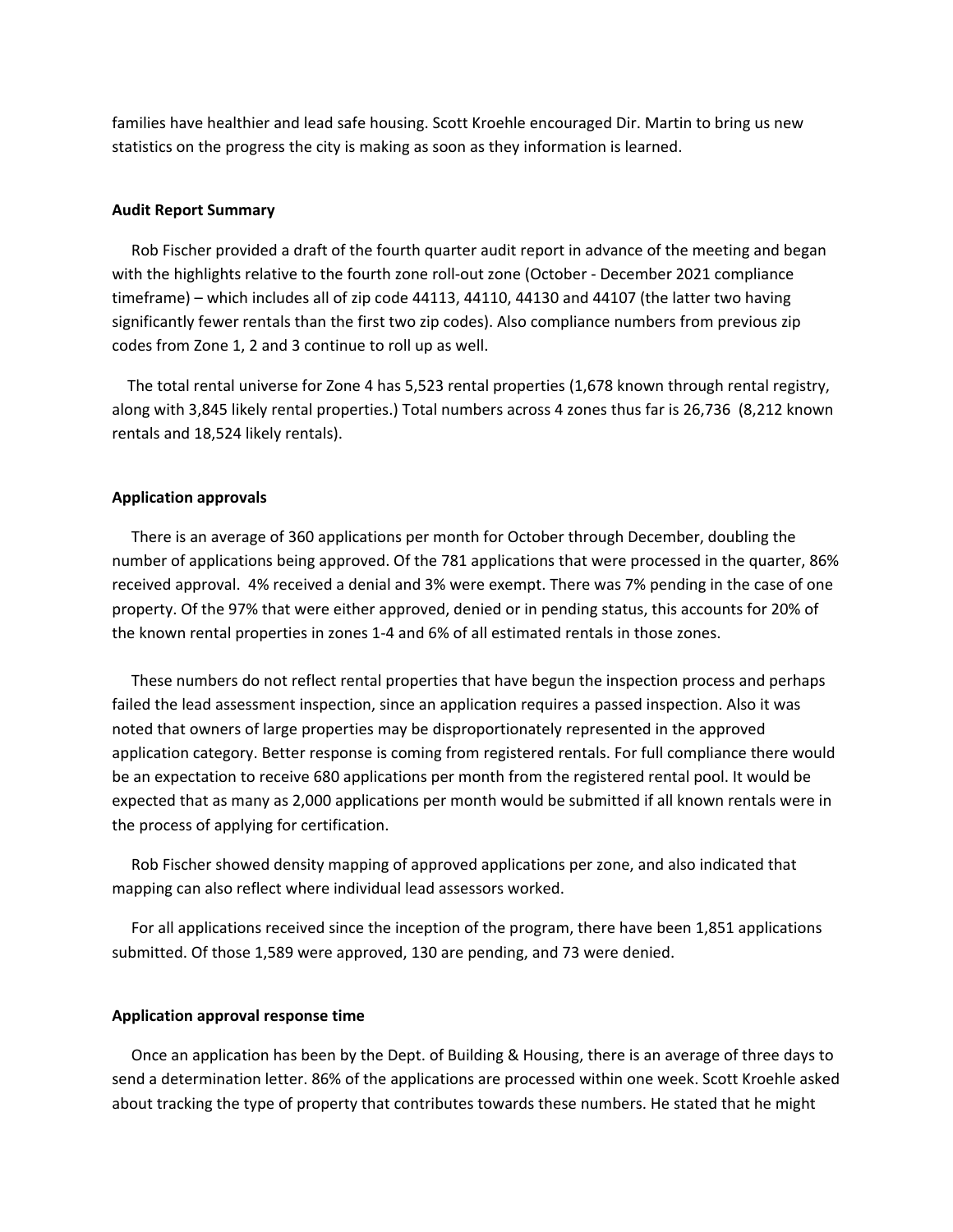expect 70% compliance for 10+ unit properties, and expect lower compliance for 1‐2 unit properties. Rob Fischer stated that there are other ways of evaluating the properties besides number of units. One way is to look at ownership type. Another way is to categorize by the inspector for the property. Most applications have been received by owners that have 1 to 2 total properties.

#### **Lead assessors**

There are 70 different inspectors available for hire. One half of these inspectors have completed 1‐9 properties. There are twelve inspectors that have completed 70% of the properties, with 50‐150 inspections each. Reaching the inspectors to learn more about the failures that we are not tracking thus far might help us better understand where they are in the process, for ex. If they are currently doing interim controls before bring an inspector back for further evaluation.

## **Conclusion to Audit Report**

 The conclusion of the auditor is that although there is substantial growth each quarter in the number of applications, the compliance is still low at 20% of registered rentals. The group of non‐compliant properties continues to grow and the status regarding enforcement is unclear.

# **Open Implementation Discussion**

 Scott Kroehle asked what can we do as a board? Rob Fischer suggested we need to roll out info coming in from the vetted inspectors in the field. Scott Kroehle suggested that the information received from assessors that perform their work within the framework of a CDC or other institution may be easier to collect and utilize. Wyonette Cheairs informed the board that Environmental Health Watch just completed a survey of the inspectors on the vetted list. Dir. Allen observed that 1‐2 unit properties' applications represented the higher ratio in the beginning, but this has recently changed to 3+ multifamily dwellings being the prominent housing type seeking certification.

 Erin Randel, a resident in the 44128 joined the conversation to inform about vitality initiatives promoted by Neighborhood Leadership. She said there are pre‐emptive discussions and participation at events such as one recently held in the Harvard area that may help explain better compliance numbers.

 Rob Fischer mentioned that the public comment portal found on the poverty center site that was launched in October has begun to work. The comments posted include nine that were added by Environmental Health Watch from their conversations over the phone. Of those, five involved expressing frustration over the resource center communication (capacity has since been added), two were from residents stating they had received possible scam calls from individuals posing as lead assessors, one from an individual looking for lead certified safe housing, and one from someone interested in sharing their overall experience with the lead certification process. Scott Kroehle is calling this individual.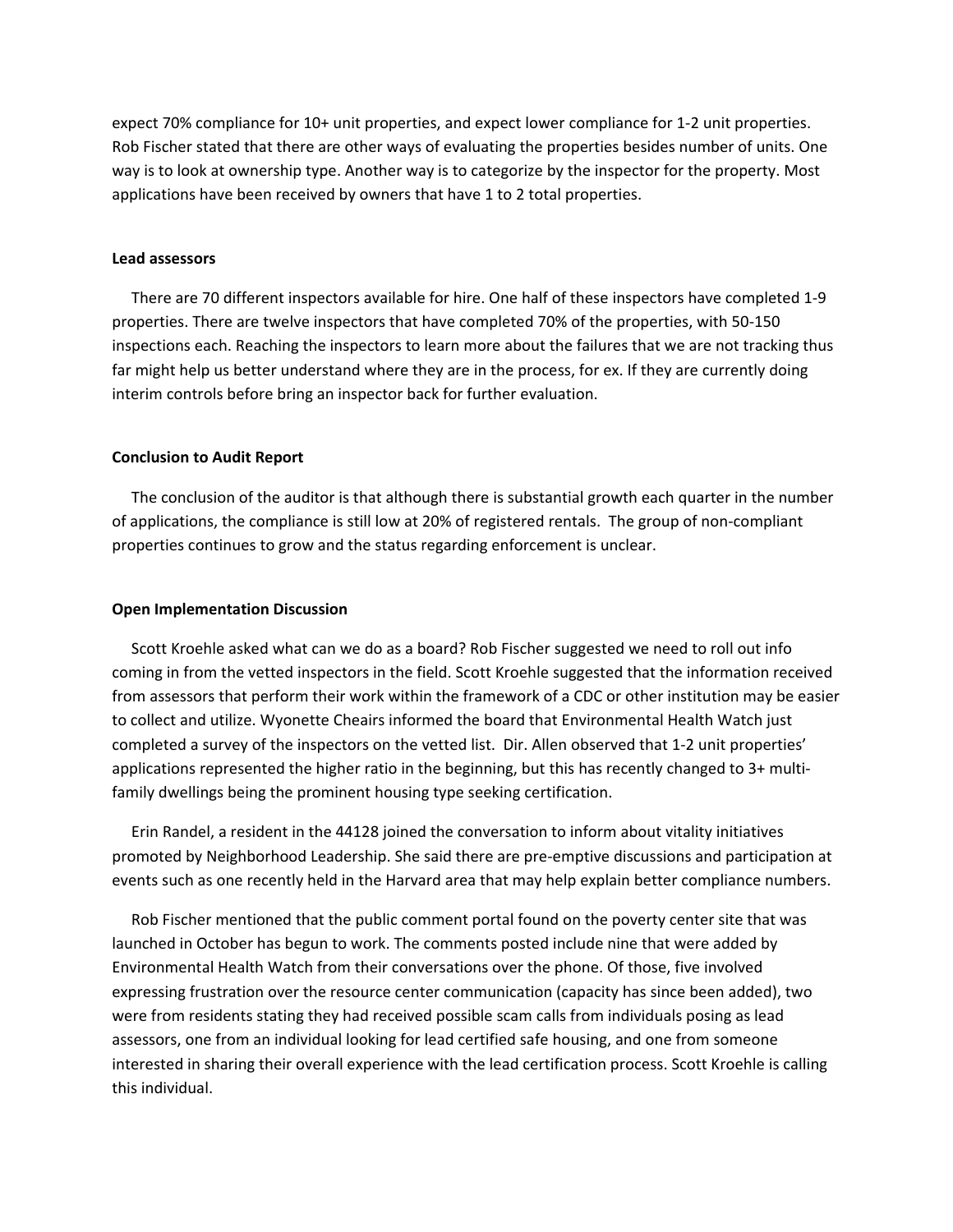Dir. Martin mentioned that the Housing Health app had run out of money in the past and it may be good to reinvigorate and augment the app since it seemed to be very useful to residents. Enviromental Health Watch also has used the resources of Global Health Metrics in the past, and new data may be helpful from that source as well, although we do not want to confuse people with too many places to go for information. Cleveland Housing Network has given rental assistance in the past, and it may make sense to recommend registration of those rentals and compliance with the lead ordinance for ongoing assistance.

# **New reference level for lead**

Scott Kroehle addressed the matter of the new lead clearance standards and what is deemed unacceptable contamination, after the press release from the EPA in the fall. The allowable micrograms of lead in dust per s.f. has been reduced from 250 mg down to 100 mg for windows, and from 40 mg down to 10 mg for floors. The new level initiated at the federal level was adopted by the state of Ohio immediately, and the coalition needs to be concerned with the practical implementations of this new standard. It is expected that the clearance exams will have a higher rate of failure. Wyonette Cheairs said that the projected effects could create a big void in data. Building & Housing, by automatically adopting this standard for clearance inspections, may want to study what condition a rental unit must be in to pass. Diana Shulsky mentioned how the lower threshold is a big concern for achieving the necessary compliance rates, at an exponential disadvantage. She suggested that the new standard is not practical if typical rental housing, even if properly cleaned and prepped for inspection, cannot maintain the new safe level from normal resident use of the unit over a few days or if it contains wood window components. Scott Kroehle suggested we could calibrate our testing levels so the standards imply what should be considered safe and achievable. Rob Fischer brought up that rental properties that had already been given lead safe certification under the former standard may have an issue when in two years the same units must be retested under a tighter standard. Dir. Martin stated that the Dept. of Building & Housing should take a real stab at that, and conduct that evaluation with lead assessors in the conversation. Erin Randel suggested that as far as wood windows not being able to pass the new standard, to consider the coalition looking at the Green window pilot program, and Scott Kroehle said that would be worth further discussion.

#### **Annual Impact Analysis**

Scott Kroehle asked Rob Fischer if this will be done as part of the auditor role. Rob Fischer stated that the expectation of the Poverty Center was that the analysis will be done within one year of the final implementation of the ordinance, and by whomever has the funds to provide the analysis. Scott Kroehle asked if we will learn if tenants had been unduly displaced as a result of the ordinance and does not see significant correlation yet. Rob Fischer said the unintended consequences, such as evictions increasing, or rental housing turning into other types of housing would be studied. Wyonette Cheairs said the impact analysis is for the city to review the impacts of the legislation but does not specifically say which